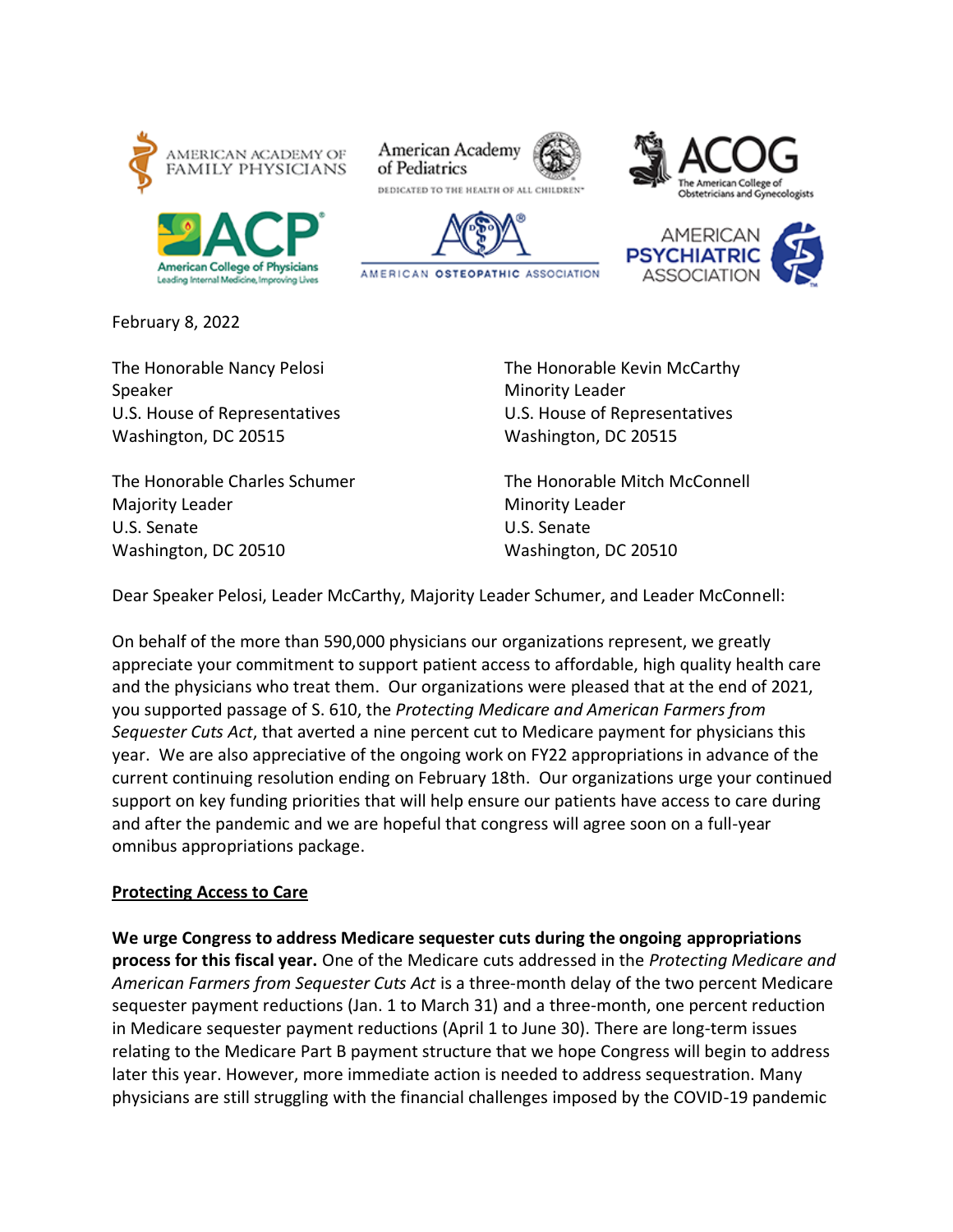and public health emergency (PHE), with one-third of primary care practices reporting in an August 2021 survey that they had been unable to make-up revenues lost during the pandemic.<sup>1</sup> The resumption of sequestration cuts to Medicare would impose a hardship and serve as a blow to their ability to deliver high quality care to their patients. Our organizations are urging Congress to extend the full moratorium on the sequester cuts at least until the end of 2022.

**Our organizations urge Congress to extend Medicare telehealth flexibilities for as much as two years beyond the public health emergency to ensure beneficiaries' continued access to care and provide financial stability and regulatory clarity for clinicians.** Telehealth has been a lifeline for our physicians and their patients throughout the COVID-19 pandemic, facilitating care continuity while mitigating exposure risks, but the benefits extend beyond pandemic contingencies. Our organizations support the expanded role of telehealth as a method of health care delivery that can enhance patient–physician collaborations, improve health outcomes, increase access to care and members of a patient's health care team, and reduce medical costs when used as a component of a patient's longitudinal care. Extending the temporary flexibilities for an additional two years gives clinicians and patients the freedom to choose the most appropriate modality of care while giving regulators additional time to collect data and develop evidence-based permanent telehealth policies that protect patient safety and the patientphysician relationship. **Additionally, we recommend the collection and reporting of telehealth data stratified by race, ethnicity, language, gender, and other key demographic factors to ensure policies are equitably improving access to and quality of care.**

**Our organizations also urge Congress to reauthorize the Conrad 30 Program to help alleviate ongoing physician shortages and ensure the long-term health care needs of communities across our country are met**. We support reauthorizing the Conrad 30 Waiver Program which is set to expire on Feb. 18, 2022. The Conrad 30 Program allows foreign doctors studying in the U.S. to remain in the U.S. following their medical residency without having to return home if they agree to practice in an underserved area for three years. Over the last 15 years, the program has brought more than 15,000 foreign physicians to underserved and rural communities, filling a critical need for quality care in these communities – a need that has been highlighted throughout the COVID-19 pandemic and letting the program expire will only exacerbate health inequities.

## **Protecting Public Health**

Our groups support additional funding to support the nation's ongoing fight to confront the devastating effects of COVID-19 and its variant mutations on the health of Americans. Our members have been serving on the frontlines of the pandemic for nearly two years, often at great personal risk and sacrifice. They are exhausted and are again facing an unprecedented surge in COVID-19 cases. Despite an overwhelmed health care system and a consistent lack of adequate support for frontline health care workers, they continue to step up, serve their communities, and save lives. We urge federal, state, and local leaders to hear our organizations' and members' call for bold action to truly support frontline clinicians by prioritizing their mental health and overall wellbeing, as well as committing to a long-term multilayered public health